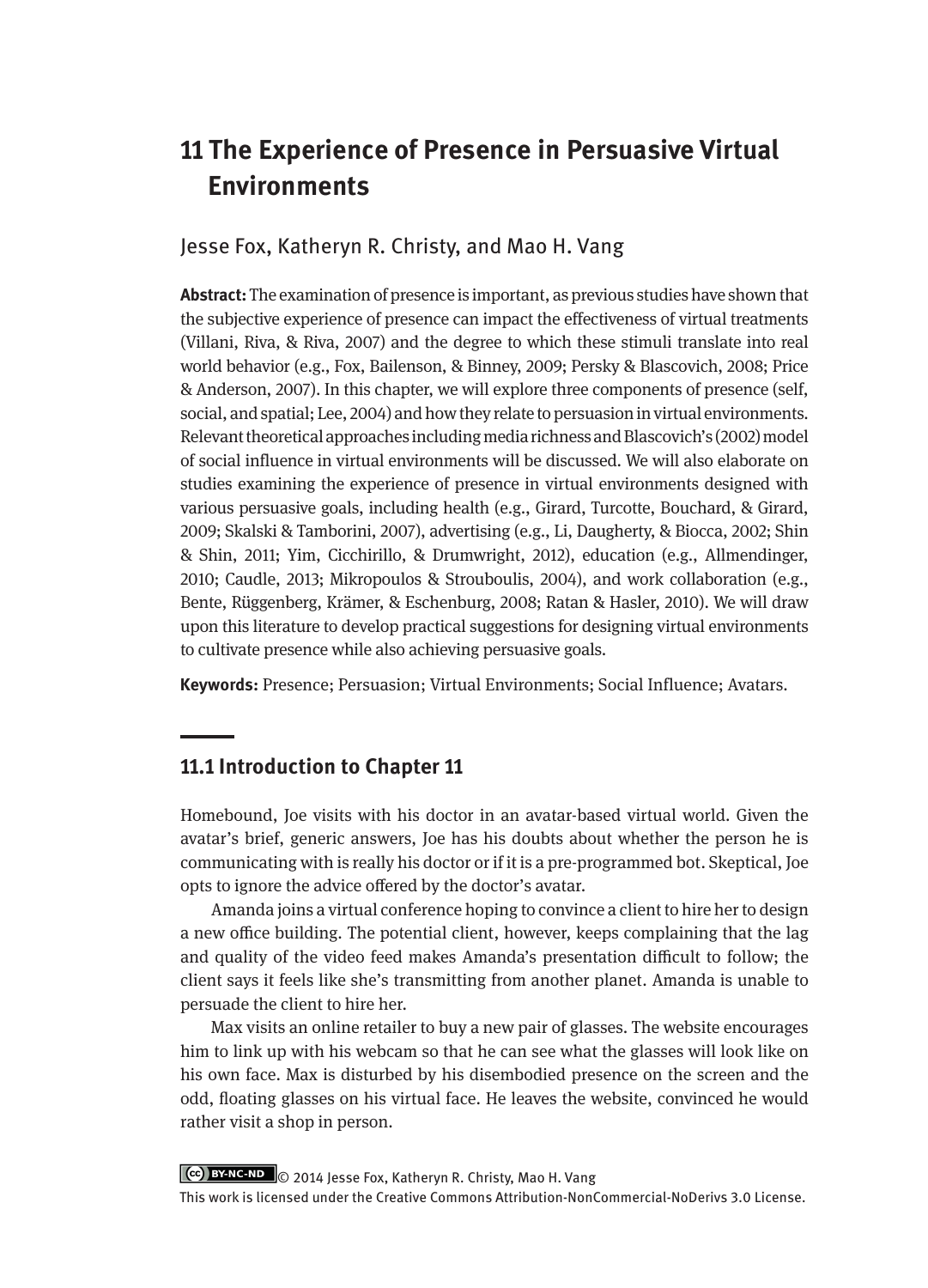As virtual environments become more commonplace for communication across persuasive contexts such as health, work collaboration, and advertising, it is important to assess how the experience of presence in these environments may influence persuasive outcomes. Self, social, and spatial presence can be important determinants in whether a source succeeds or fails in persuading a targeted user. In this chapter we will discuss how various conceptualizations of presence are tied to persuasive outcomes. We will then outline theoretical frameworks that may be implemented in the study of presence in persuasive environments. Finally, we will address several contexts in which presence has been demonstrated to influence persuasive outcomes and discuss what these findings indicate for the design of successful persuasive virtual environments.

# **11.2 Defining Presence in the Context of Persuasion**

Presence has been defined in a variety of ways across the literature (Lombard & Ditton, 1997; Witmer & Singer, 1998), sometimes being referred to as *telepresence* (e.g., Minsky, 1980; Schloerb, 1995), *virtual presence* (Sheridan, 1992), or *mediated presence* (Biocca, Kim, & Choi, 2001). For the purposes of evaluating the utility of virtual environments for persuasive means, Lee's (2004) clarification is useful. Lee (2004) defines presence as "a psychological state in which virtual…objects are experienced as actual objects in either sensory or non-sensory ways" (p. 37). This overall construct can be further divided into three types of presence: *self, social,* and *spatial*.

Self-presence occurs when users experience their avatar (or other virtual selfrepresentation) as if it were their actual self, physically or cognitively (Lee, 2004 ; see also Chapters 1 and 4, this volume). Self-presence may entail a feeling of embodying an avatar and feeling its body as one's own physical form (Ratan & Hasler, 2010). Selfpresence may also be experienced cognitively as identification with a character. In this case, individuals feel as though they share the character's self (Klimmt, Hefner, & Vorderer, 2009). Self-presence may be important to persuasion because users need to feel connected to their virtual presence. Otherwise, they may not care what outcomes their virtual presence experiences. Alternatively, if users do not feel linked with their avatar or virtual self-presence, they may be resistant to persuasion because they are merely observing, rather than participating in, the experience.

The second category of presence, social presence, was first elaborated by Short, Williams, and Christie (1976). Lee (2004) defines social presence as a psychological and physical awareness of other social actors in the virtual environment. The representations of these social actors may be vary in their level of anthropomorphism (e.g., a virtual human as opposed to a virtual dog; Nowak, 2004), physical realism (e.g., a virtual human could look realistic or cartoon-like), and behavioral realism (e.g., a virtual human could emote naturally or unrealistically; Blascovich et al., 2002). These representations can be controlled by a human (an avatar), a computer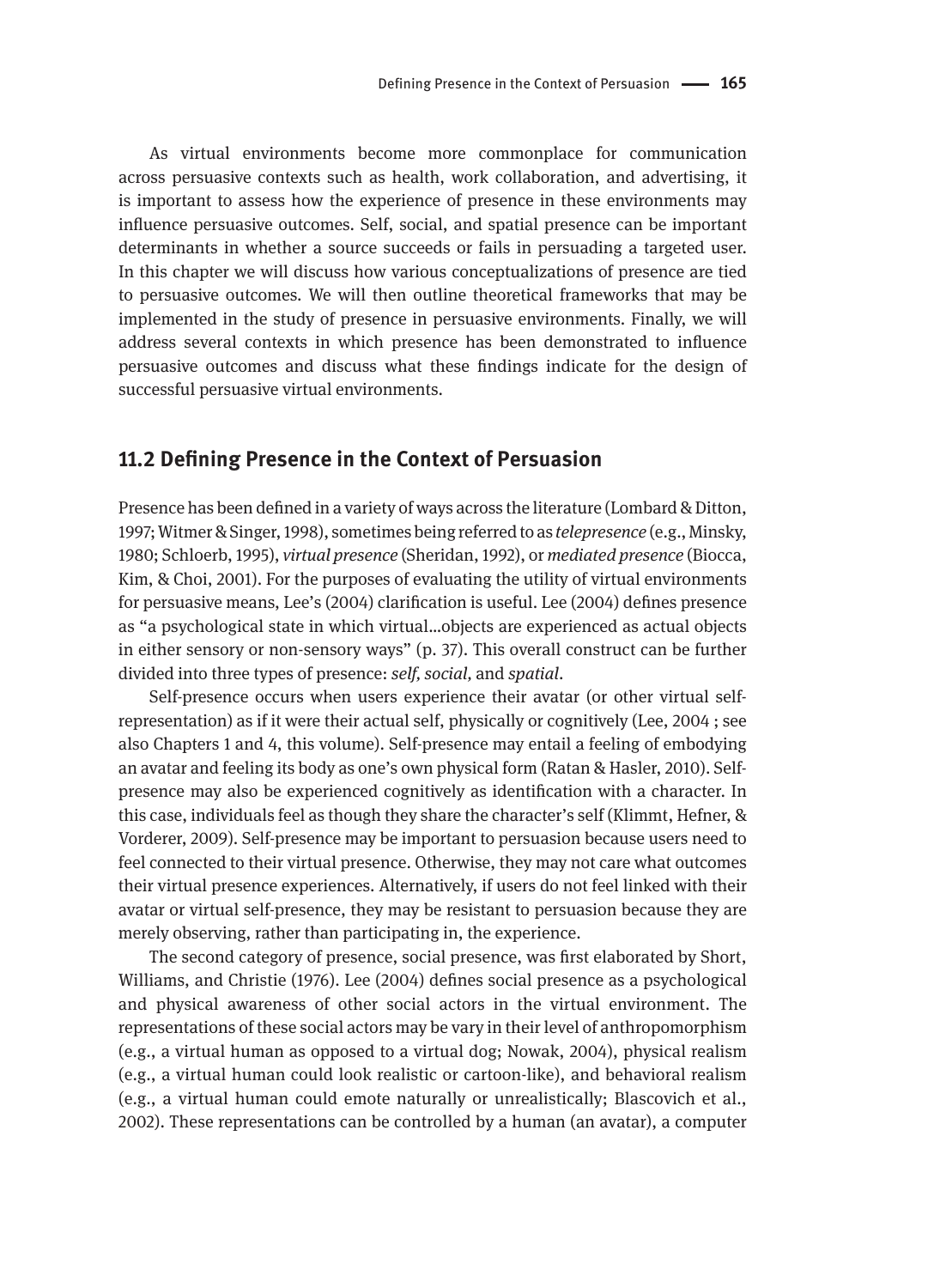(an agent), or a hybrid of the two (e.g., a human controls speech while the computer controls the representation's animations). It is also important to note that social presence does not require the user and the social actor to be virtually co-located, or even communicating simultaneously. Lee uses the example of reading a letter from a dear friend to suggest a situation in which social presence is felt, but the communication is asynchronous. In regard to persuasion, Allport (1985) suggests that human actions and psychological experiences are shaped by the actual, imagined, and implied presence of others; that is, people behave in accordance with some degree of social influence. Thus, the degree to which others perceive social presence in a virtual environment will likely shape persuasive outcomes. Low social presence may therefore motivate users to question the credibility of the source, which would be detrimental to persuasive efforts.

Finally, spatial or environmental presence is a psychological state in which people feel like they are physically located within a virtual environment and interacting with virtual objects (Schubert, 2009; Wirth et al., 2007). Lee (2004) originally conceptualized this interaction of the body with virtual objects as physical presence, but his conceptualization was too limiting for many scholars. Subsequently, the concept has been expanded to include the virtual environment more holistically. Spatial presence may be key to persuasion because it may promote more natural interaction with the user's surroundings. If users do not experience spatial presence, they may not be immersed enough in the virtual environment to attend to the persuasive message. Alternatively, low spatial presence may degrade the user experience, which may negativity skew the user's response to the persuasive message.

There are a wide range of factors that have been suggested to impact an individual's overall experience of presence (see also Chapters 1, 2 and 3, this volume). Witmer, Jerome, and Singer (2005) have theorized that the experience of presence is predicated upon two fundamental psychological states, involvement and immersion, and suggest that there are four factors that significantly affect the experience of presence. *Control* refers to the user's control over the virtual environment, whereas the *sensory* dimension encompasses features such as modality (e.g., visual, audio) and environmental richness. *Distraction* refers to the degree to which distractions (both internal and external) exist. Finally, *realism* consists of not only the degree to which the virtual environment adheres to real-world features (e.g., shadows reacting correctly to light sources), but also the meaningfulness of the experience. Lombard and Ditton (1997) also provide a highly-elaborated list of formal (e.g., image fidelity, aural features, interactivity), content (e.g., social realism, nature of the task), and individual (e.g., prior experience, willingness to suspend disbelief) factors that may play a role in the experience of presence.

In terms of empirical research, several factors have been found to influence the experience of the various dimensions of presence. Perceptions of self-presence, for example, tend to increase when there is a high degree of visual similarity between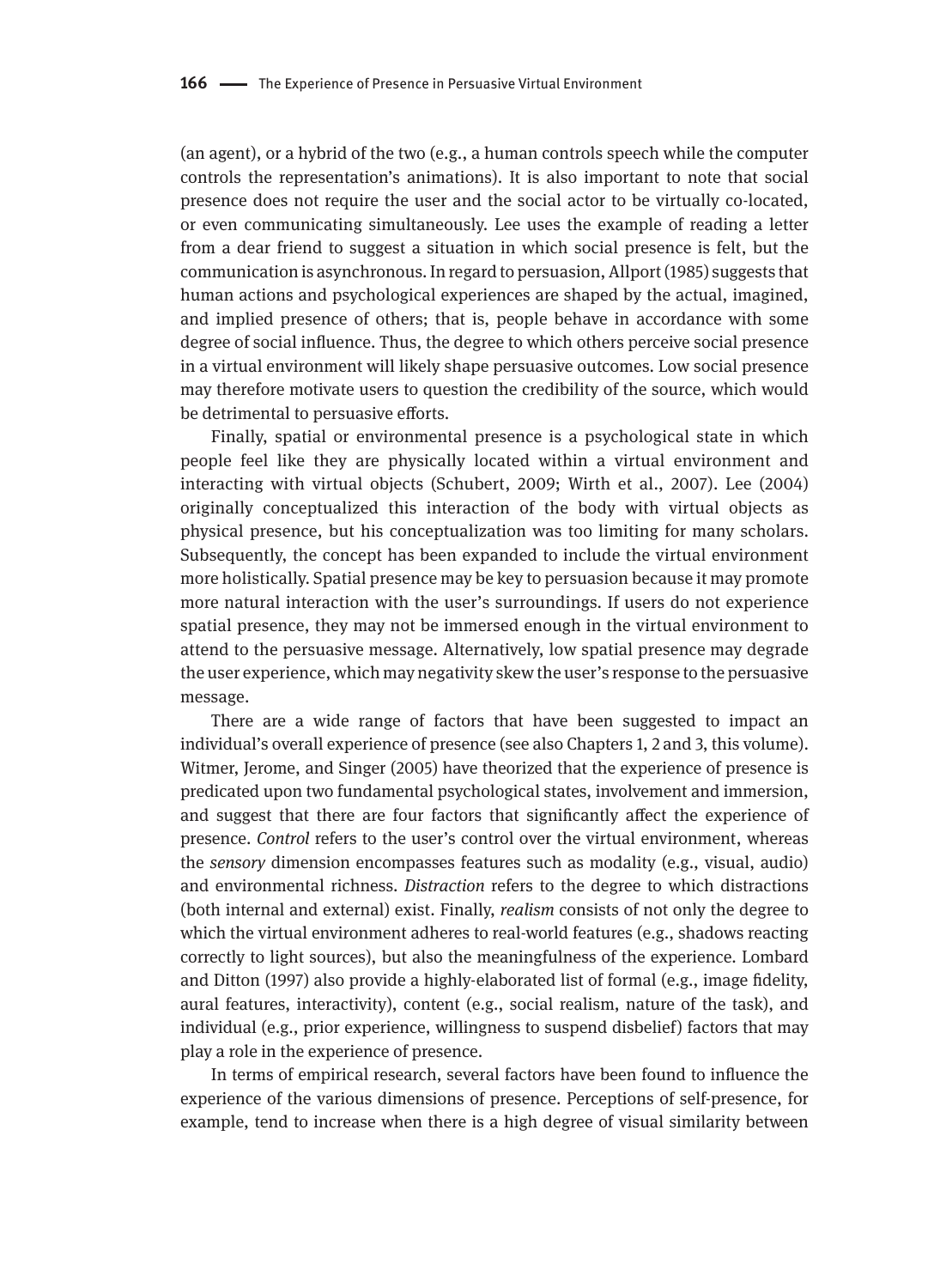the real self and the virtual self (Bailenson, Blascovich, & Guadagno, 2008; Ratan, Santa Cruz, & Vorderer, 2007), and when avatars speak with a user's voice (Aymerich-Franch, Karutz, & Bailenson, 2012).

Perceptions of social presence, on the other hand, are increased when participants can interact with a virtual actor (Skalski & Tamborini, 2007), when participants have a previous relationship with a virtual actor (Bailenson et al., 2004), and when participants perceive a virtual actor as similar to themselves (Lee & Nass, 2003). A virtual actor's tone of voice can also influence perceptions of presence. Sources whose tone of voice matches the content of their words are perceived to be more socially present than those with tone/content inconsistencies, and sources whose voices are extroverted in tone are perceived to be more socially present than those whose voices are introverted (Lee & Nass, 2003).

Finally, recent research on spatial presence has suggested that there are two steps involved in a user experiencing spatial presence: the construction of a mental model of the virtual environment and the suppression of external cues that signal the artificiality of the virtual environment (Hofer, Wirth, Kuehne, Schramm, & Sacau, 2012). The first stage is influenced by the user's attention to the virtual environment and, to a lesser degree, their innate ability to create visual representations of the virtual environment in their mind. The second stage relies primarily on the degree to which a user is involved with the virtual environment, which was found to be strongly linked to the amount of interest the user had in the content found in the virtual world (Hofer et al., 2012).

# **11.3 Theoretical Frameworks for Examining Presence in Persuasive Environments**

## **11.3.1 Media Richness**

The concept of media richness was derived from Short et al.'s (1976) exploration of the experience of social presence in various forms of telecommunication and incorporates both a medium-based and user-based conceptualization. *Media richness* refers to the sensory quality of a medium and how it is experienced by the user (Trevino, Lengel, & Daft, 1987). Daft, Lengel, and Trevino (1987) assessed media richness by comparing mediated and face-to-face communication on four criteria: 1) immediate feedback; 2) transmission of multiple cues, such as nonverbal communication or graphics; 3) language variety; and 4) personal focus. In general, richer media are predicted to be more effective in managing equivocal or complex tasks, and greater richness has been associated with better outcomes (e.g., Scheck, Allmendinger, & Hamann, 2008; Timmerman & Kruepke, 2006).

In terms of persuasion, the original postulation of media richness suggests that richer media create more social presence, which can lead to more persuasion. For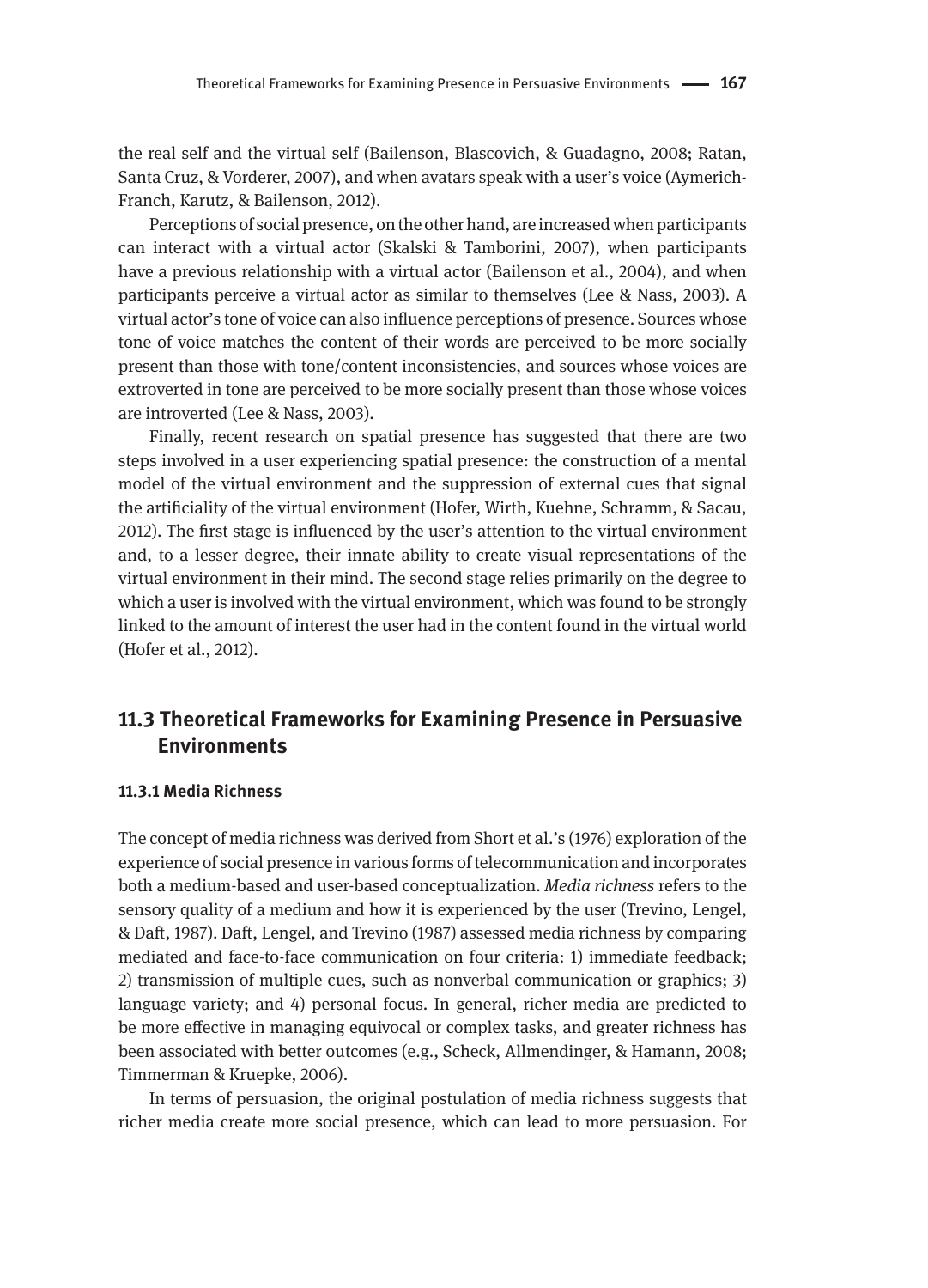example, Rockmann and Northcraft (2008) found that media richness influences trust, which in turn affects levels of cooperation. Other studies have found that existing relationships, goals, and strategies predict the use of more or less rich media in persuasive interactions, suggesting that higher levels of media richness are not always desired or necessary to achieve persuasive outcomes (Schmitz & Fulk, 1991; Wilson, 2003). At this stage, further research is necessary to ascertain whether relationships exist between the medium-based conceptualizations of media richness and user-based conceptualizations of media richness (i.e., social presence), and whether these are able to predict the effectiveness of persuasive messages.

#### **11.3.2 Computers as Social Actors**

According to Nass and colleagues' computers as social actors (CASA) framework (Nass, Fogg, & Moon, 1996; Nass & Steuer, 1993), including Reeves and Nass's (1996) media equation, humans have limited abilities to distinguish between real and mediated representations, as the brain has not evolved in response to the latter. Therefore, interactions with media are "fundamentally social and natural" (Reeves & Nass, 1996, p. 5).

The primary force behind CASA is the concept of "mindlessness" (Nass & Moon, 2000). People often process stimuli automatically, conserving cognitive effort and maximizing response efficiency (Langer, 1989). According to CASA, rather than scrutinize a message or evaluate the symbolic representations therein, humans respond in an automatic way to mediated stimuli. If a computer demonstrates social behavior, people do not exert the cognitive effort to determine how to behave with a social machine; rather, they respond and react to computers in a manner similar to how they respond to other people (Nass & Moon, 2000). Thus, CASA would predict high levels of social presence during social interactions in VEs.

## **11.3.3 Model of Social Influence in Virtual Environments**

The model of *Social Influence in Virtual Environments* (SIVE) elaborates several variables believed to affect how persuasive virtual social beings can be (Blascovich, 2002; Blascovich et al., 2002). Perceived agency is important because it affects the degree of social presence an individual feels and thus the likelihood of influence occurring. Blascovich et al. (2002) posit that computers (agents) elicit less social presence than humans (avatars) in virtual interactions, but that this difference diminishes the more behavioral realism agents portray. We tend to automatically experience more social presence—and thus are more persuaded by—human-controlled avatars. Thus, computer-controlled agents must act in a realistic manner to bolster social presence. In essence, when greater social presence is experienced with a virtual representation,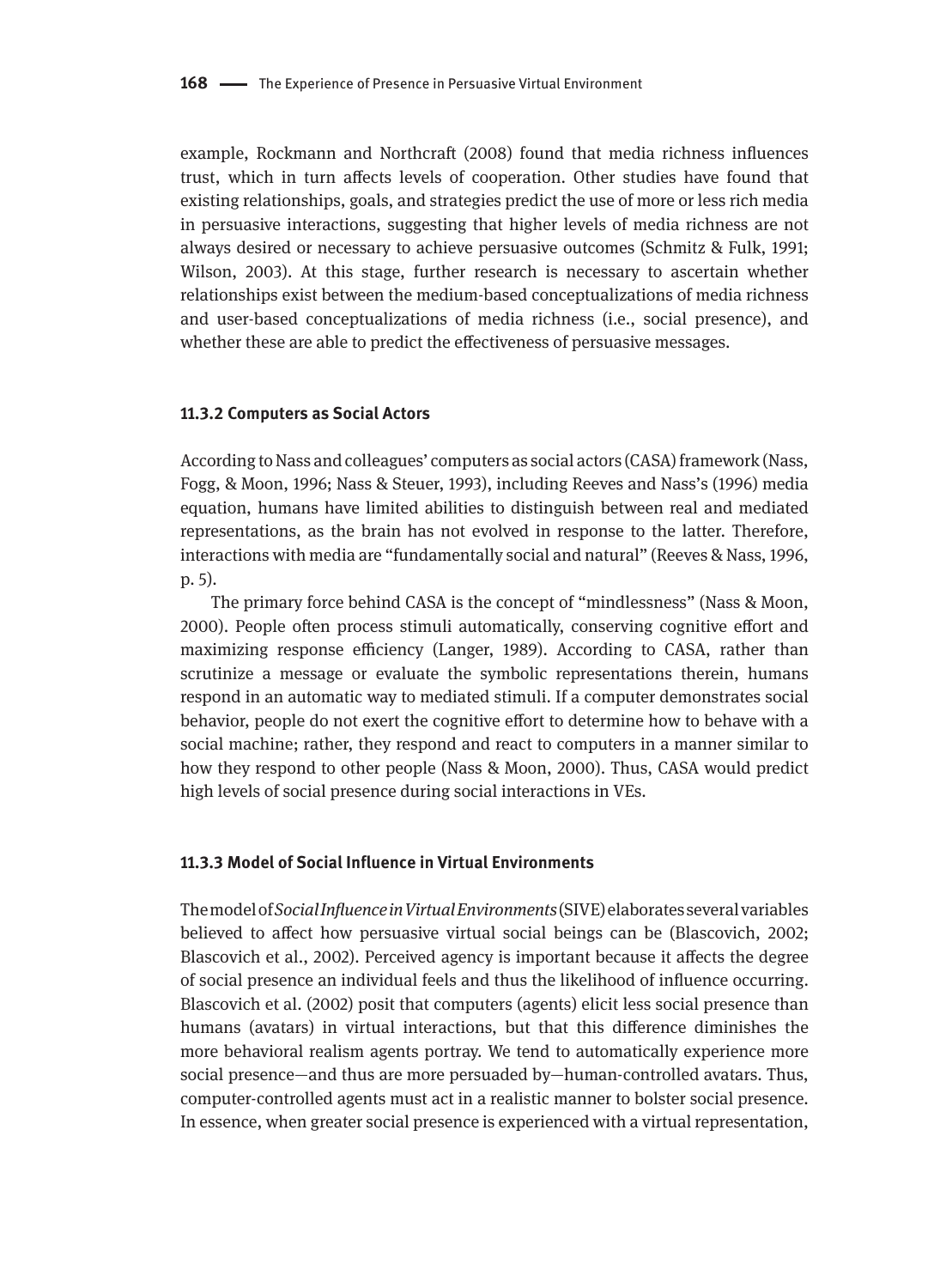more social influence will occur because users will perceive and interact with the representation as they would with a real person.

Several studies have indicated support for this model of social influence in virtual environments. In a gaming study, players who believed they were playing a video game with other people were more cooperative than people who believed they were playing the game with a computer (Merritt, McGee, Chuah, & Ong, 2011). Guadagno and colleagues (2007) found that avatars were more effective at changing a user's attitudes than agents, and that higher levels of behavioral realism made agents more persuasive. A recent meta-analysis further supported SIVE by demonstrating that avatars are more influential than agents (Fox et al., 2010).

It is important to understand theories related to the experience of presence, as they help us predict what outcomes may be affected by both designers' manipulations and users' experiences of presence. These theories can lend further insight into findings about presence in persuasive virtual environments across several contexts.

# **11.4 Contexts for Virtual Persuasion**

#### **11.4.1 Health**

Research has shown that perceptions of presence in persuasive health contexts can significantly increase the effectiveness of health messages communicated via virtual environments and communicators. For example, Skalski and Tamborini (2007) found that when participants experienced social presence during an interaction with a health information agent, they were more likely to feel that the health topic under discussion was important and more likely to report increased behavioral intentions related to that health topic. Greater spatial presence has also been shown to lead to greater enjoyment in an exercise-promoting VE (IJsselsteijn, Kort, Westerink, Jager, & Bonants, 2006).

More subtle behavioral interventions can also benefit from perceptions of presence. In one study, participants in a smoking-cessation program were asked to play a game where they found and crushed cigarettes with their virtual hand as part of their therapy (Girard, Turcotte, Bouchard, & Girard, 2009). The researchers found that increases in participants' perceptions of presence in the virtual environment significantly contributed to reductions in their addictive behaviors (e.g., frequency of smoking). A similar pattern was found in a study by Fox, Bailenson, and Binney (2009). In this study, women experienced a virtual world where their avatar gained or lost weight based on their in-world food choices (chocolate or carrots). Participants were then told they could help themselves to a bowl of candy while they completed a survey. Women who experienced high levels of presence subsequently inhibited their appetites and ate fewer candies in real life as compared to those who experienced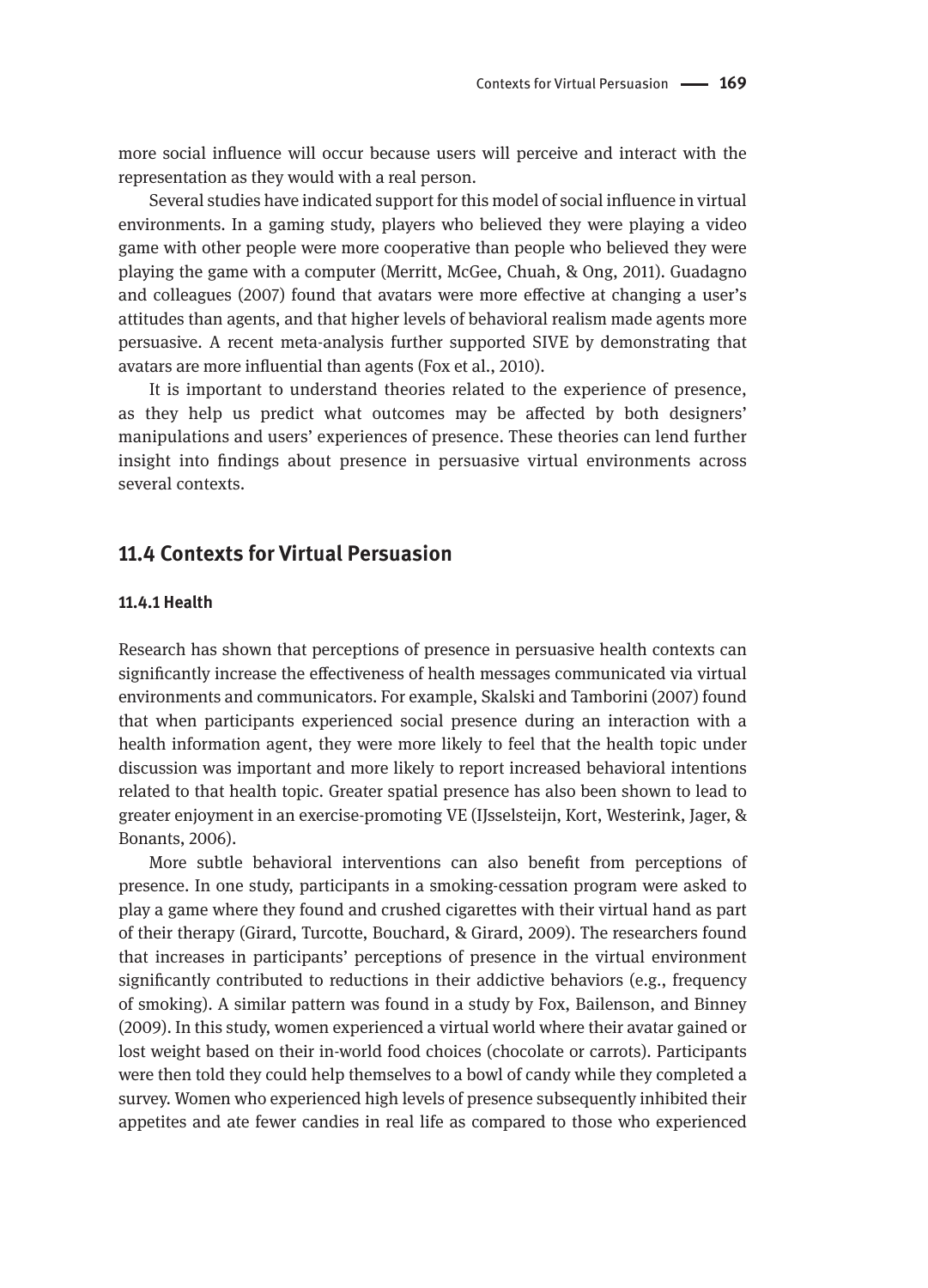lower levels of presence. In both of these studies, presence in the VE influenced participants' subsequent health behaviors and choices.

There has also been an increasing amount of research done on the ways that presence can enhance the efficacy of virtual experiences during cognitive behavioral therapy (see also Chapter 9, this volume), known as *Virtual Reality Exposure Therapy* (VRET). Krijn and colleagues (2004) found that participants that experienced high levels of presence during VR acrophobia exposure therapy were more likely to complete the course of therapy. Bouchard, Robillard, and Dumoulin (2006) found a similar pattern of results in their investigation of the use of VR in the treatment of individuals with flight phobias; the experience of presence during therapy sessions was predictive of reduction in fear of flying and improved attitude towards flying.

#### **11.4.2 Advertising and E-commerce**

Brand attitudes may be affected by presence experienced in response to various electronic advertising formats. When interactivity increases in advertising contexts, those high in need for cognition also experience greater social presence (Fortin & Dholakia, 2005). Positive brand attitudes increased when presence increased in 3D environments (Li, Daugherty, & Biocca, 2002; Yim, Cicchirillo, & Drumwright, 2012) and video games with product placements (Nelson, Yaros, & Keum, 2006). Increases in presence are also associated with a greater ability to recall and recognize brands (Keng & Lin, 2006).

Presence and interactivity with items on e-commerce websites and in virtual environments also affect consumer attitudes and behaviors. The mere presence of others, whether interactive or non-interactive, can influence users' positive and negative emotions (Argo, Dahl, & Manchanda, 2005), trust in a website (Keeling, McGoldrick, & Beatty, 2010; Shin & Shin, 2011), perceived security and risk (Shin & Shin, 2011), and purchase intentions (Luo, 2005). Interestingly, perceived social presence may increase loyalty for a website among women (Cyr, Hassanein, Head, & Ivanov, 2007), whereas men may be more affected by the social presence of a word-ofmouth system (Awad & Ragowsky, 2008). Purchase intention and feelings of presence within the environment may also be affected by perceived usefulness and perceived risk (Dash & Saji, 2007), perceived integrity of the online environment (Gefen & Straub, 2004), and trust and past purchasing behaviors (Weisberg, Te'eni, & Arman, 2011). In an e-commerce environment, presence may also be positively influenced by increased levels of interactivity (Animesh, Pinsonneault, Yang, & Oh, 2011). For instance, textto-speech technologies increase the social presence of speakers and predict more favorable attitudes toward products (Lee & Nass, 2004; Lee & Nass, 2005).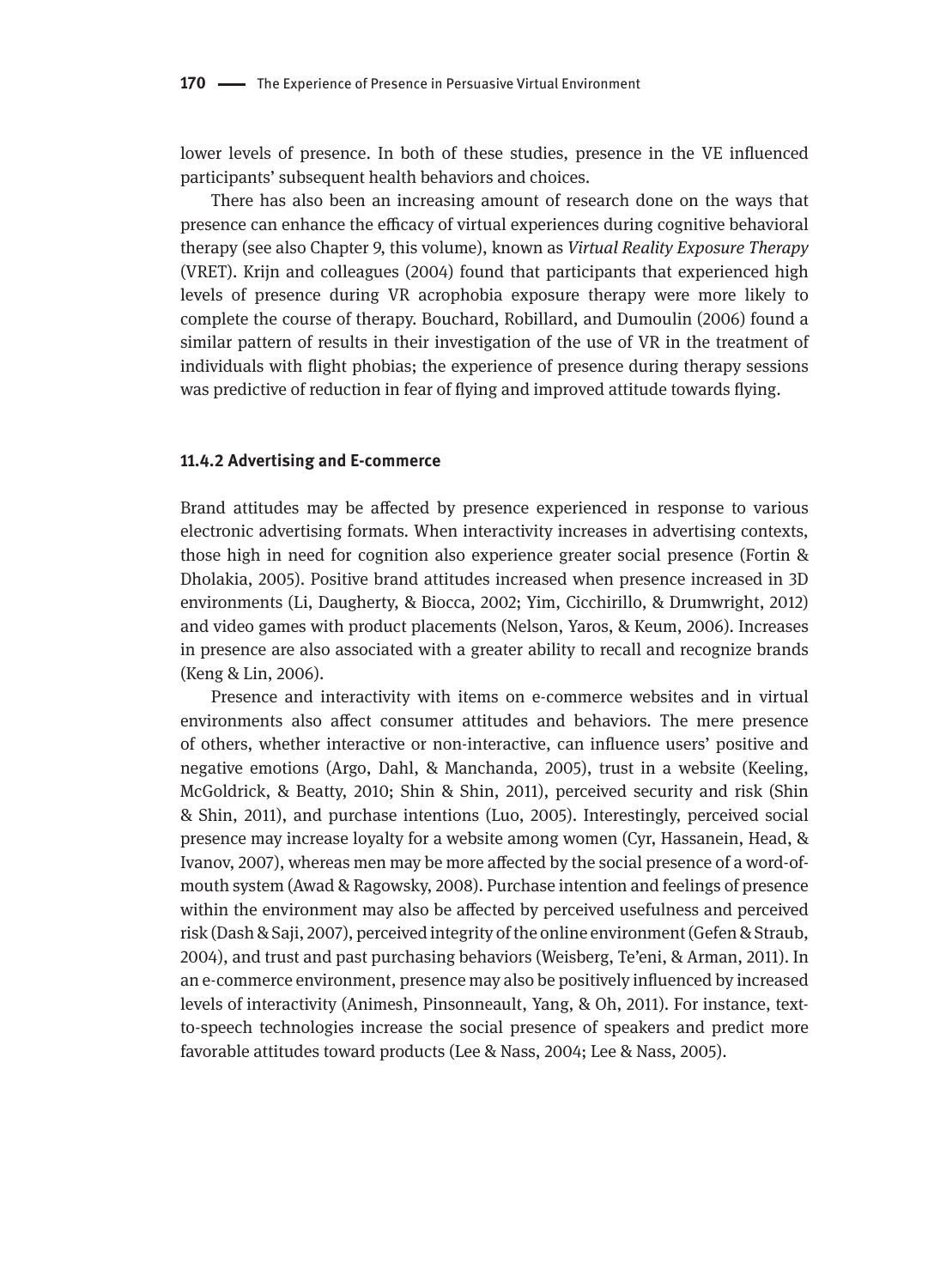#### **11.4.3 Education**

In online educational settings, social presence plays a crucial role in the learning experience. Social presence influences course satisfaction (Cobb, 2011; Johnson, Hornik, & Salas, 2008), motivation (Allmendinger, 2010), and perceived learning (Cobb, 2011). Student age (e.g., children, adults) may differentially affect the influence of presence (Caudle, 2013). One important factor may be how the instructor's virtual presence in the environment influences students' perceptions of presence (Garrison, Cleveland-Innes, & Fung, 2010) and initiation of the course development process (Ke, 2010).

The structure of online learning may also influence feelings of presence. Persky and colleagues (2009) found that interactive learning promotes greater social presence than more passive learning (e.g., lectures) in virtual environments. When the course develops into a highly collaborative learning environment, social presence may also increase as well. So and Brush (2008) found that offering a variety of communication channels heightens collaborative interaction and social presence (e.g., enabling students to communicate through private chat and email in addition to group chat). By interacting directly with individual students, instructors can promote social presence in virtual settings (Garrison et al., 2010).

#### **11.4.4 Organizations and Work Collaboration**

Among organizations and small groups, the use of telecommunications and virtual environments can serve to enhance the group dynamic. For example, social presence may influence trust among groups of varying sizes (Lowry, Roberts, Romano, Cheney, & Hightower, 2006) and cultures (Lowry, Zhang, Zhou, & Fu, 2010). In addition, social presence may enhance trust across different media such as video and audio (Bente, Rüggenberg, Krämer, & Eschenburg, 2008), videoconferencing (Moody & Wieland, 2010), and face-to-face versus computer-mediated communication (Lowry et al., 2010). Among organizations, the effect of social presence may influence decisions made by recruiters (Allen, Van Scotter, & Otondo, 2004), managers and directors (Atkinson, 2008), and trainers (Warkentin & Beranek, 1999). Within groups, social presence affects a variety of variables that can enhance the group dynamic as well as the leaders within the group.

### **11.5 Implications for Design**

Although designers cannot control the amount of presence a user experiences in an environment, they can design VEs to maximize the potential for presence. The goal should be to create immersive environments with behaviorally realistic representations, naturally mapped movement, and appropriately interactive objects.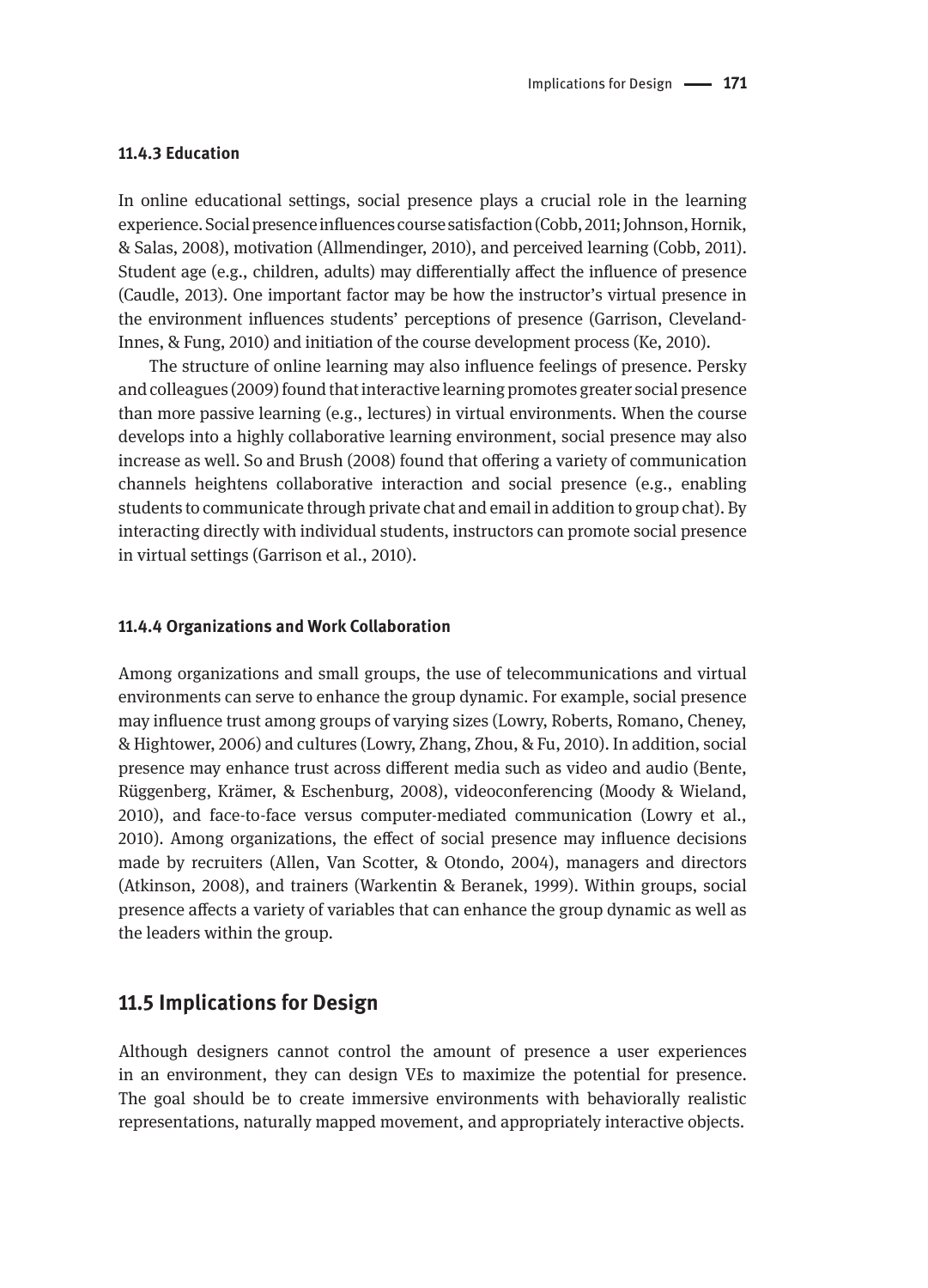Maximizing the experience of social presence is perhaps the most crucial aspect of designing persuasive virtual environments. As noted by the SIVE model and supported by numerous studies (see Fox et al., 2010), if an avatar or agent is incorporated as a persuasive source, it is important to convince the user that they are interacting with a human, not a computer. Thus, it is key for the designer to focus on making the agent behave in a realistic manner (e.g., body movement, natural speech, context appropriateness) to enhance the likelihood of influence. Although physical realism may be persuasive in some contexts, it is not required for many interactions if behavioral realism is well-designed. Indeed, designers should note that there are downsides to focusing too much on physical realism with virtual humans as these representations may begin to approach the *uncanny valley*, a point at which people are unsettled by the not-quite-human nature of anthropomorphic representations (Mori, 1970).

Even when avatars are being used, human controllers may need to emphasize their humanness. In many contexts, users have learned to become skeptical about who is controlling a representation. Thus, the persuader may need to reinforce human agency by incorporating appropriate nonverbal behaviors (Bente et al., 2008), emotions (Gratch et al., 2002), and even disfluencies (McFarlane & Latorella, 2002) to promote greater social presence. Regardless of whether agents or avatars are employed, perceived agency should be measured as it can affect social presence and persuasive outcomes (Fox et al., 2010; Vang & Fox, in press).

Spatial or environmental presence may also augment or detract from persuasion. Much as Blascovich et al. (2002) argue for the role of realism in social presence, realism within the VE (e.g., appropriateness of the environment, realistic feedback, or natural mapping) may influence feelings of spatial presence (Skalski, Tamborini, Shelton, Buncher, & Lindmark, 2011). From a hardware perspective, when possible, designers should consider the size, quality, and depth (i.e., stereoscopy) of the depicted virtual environment as this may influence the experience of spatial presence (Bracken & Skalski, 2009; IJsselsteijn, de Ridder, Freeman, Avons, & Bouwhuis, 2001). A fully immersive virtual environment is different than a large desktop computer monitor or a mobile phone (Fox, Arena, & Bailenson, 2009); some features which may work in larger or more immersive environments may be ineffective or even counter-effective via different media as they vary in image and rendering quality, modality, and methods of interactivity. For example, proximity to a target can influence persuasive outcomes, but proximity will be experienced differently in a fully immersive environment as opposed to a mobile interface.

Similarly, virtual environments vary in their ability to promote the feeling of self-presence, although less is known about self-presence in persuasion and further research is needed. One possibility is that identity cues may promote feelings of self-presence, which may lead to persuasive outcomes. For example, photorealistic versions of the self in virtual environments (i.e., doppelgängers; Fox & Bailenson, 2010) have been shown to be powerful persuasive tools, convincing people to exercise (Fox & Bailenson, 2009), eat or restrain eating (Fox, Bailenson, et al., 2009), or save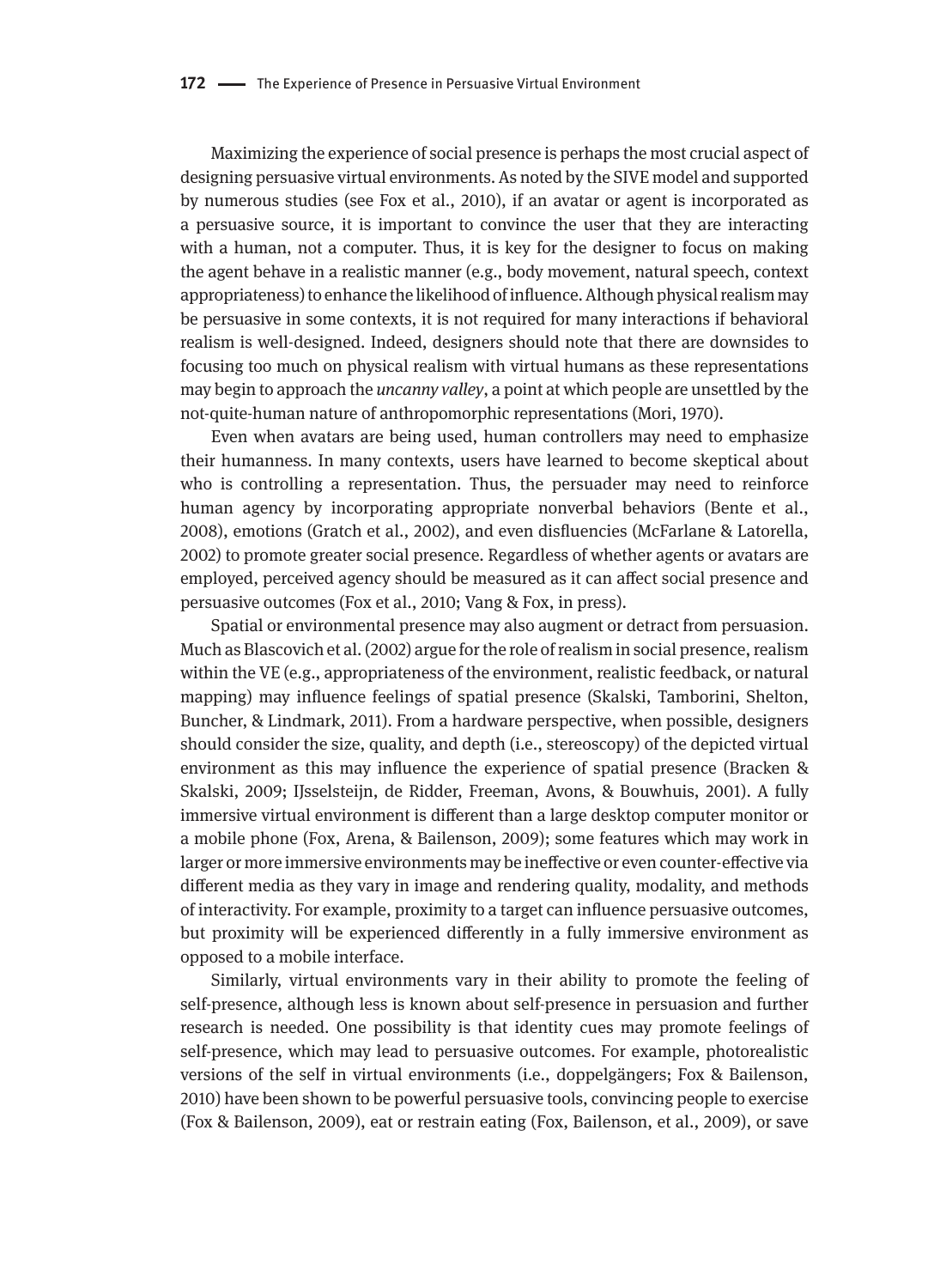money (Ersner-Hershfield et al., 2011). Further investigation is necessary to determine if self-presence is driving this influence.

Revisiting the cases of Joe, Amanda, and Max from the introduction, the literature presented here has provided some insight on how to alleviate these issues. To get Joe to adhere to the virtual doctor's advice, Joe's experience of social presence should be bolstered by making sure the doctor is responsive and behaves in a natural, realistic manner (Blascovich et al., 2002). If Amanda's client feels distant and separated, Amanda could give up on a traditional video conference and instead create a virtual model of the building that the client could walk through, thus bolstering the client's feelings of spatial presence and perhaps earning Amanda the contract (Skalski et al., 2011). The online retailer should make sure Max's representation looks like him and is comfortably realistic so that he experiences self-presence when interacting with products and is more persuaded to buy them (Ratan et al., 2009).

# **11.6 Conclusion to Chapter 11**

Presence is an important consideration for both the designers of persuasive environments and the researchers who study them. In the studies presented here, presence is often studied as the mechanism explaining why a virtual environment is successful in persuasion, but future research should also investigate the mechanisms that explain presence as an outcome in persuasive VEs. Further, the role of presence should be tested as a potential mechanism in existing theories of persuasion. For example, the elaboration likelihood model suggests message involvement and level of cognitive processing predict persuasion (Petty & Cacioppo, 1986). In a persuasive VE, how do self-presence, spatial presence, and social presence in a virtual environment influence message involvement and cognitive processing? Future study must probe the role of these forms of presence in the process of persuasion. This way, virtual environments can be created to maximize influence and more readily facilitate persuasive goals.

# **References**

- Allen, D. G., Van Scotter, J. R., & Otondo, R. F. (2004). Recruitment communication media: Impact on prehire outcomes. *Personnel Psychology, 57*, 143-171.
- Allmendinger, K. (2010). Social presence in synchronous virtual learning situations: The role of nonverbal signals displayed by avatars. *Educational Psychology Review, 22*, 41-56.
- Allport, G. (1985). The historical background of social psychology. In G. Lindzey & E. Aronson (Eds.), *Handbook of social psychology*, (3rd ed., Vol. 1, pp. 1-46). New York: Random House.
- Animesh, A., Pinsonneault, A., Yang, S.-B., & Oh, W. (2011). An odyssey into virtual worlds: Exploring the impacts of technological and spatial environments on intention to purchase virtual products. *MIS Quarterly, 35*, 789-810.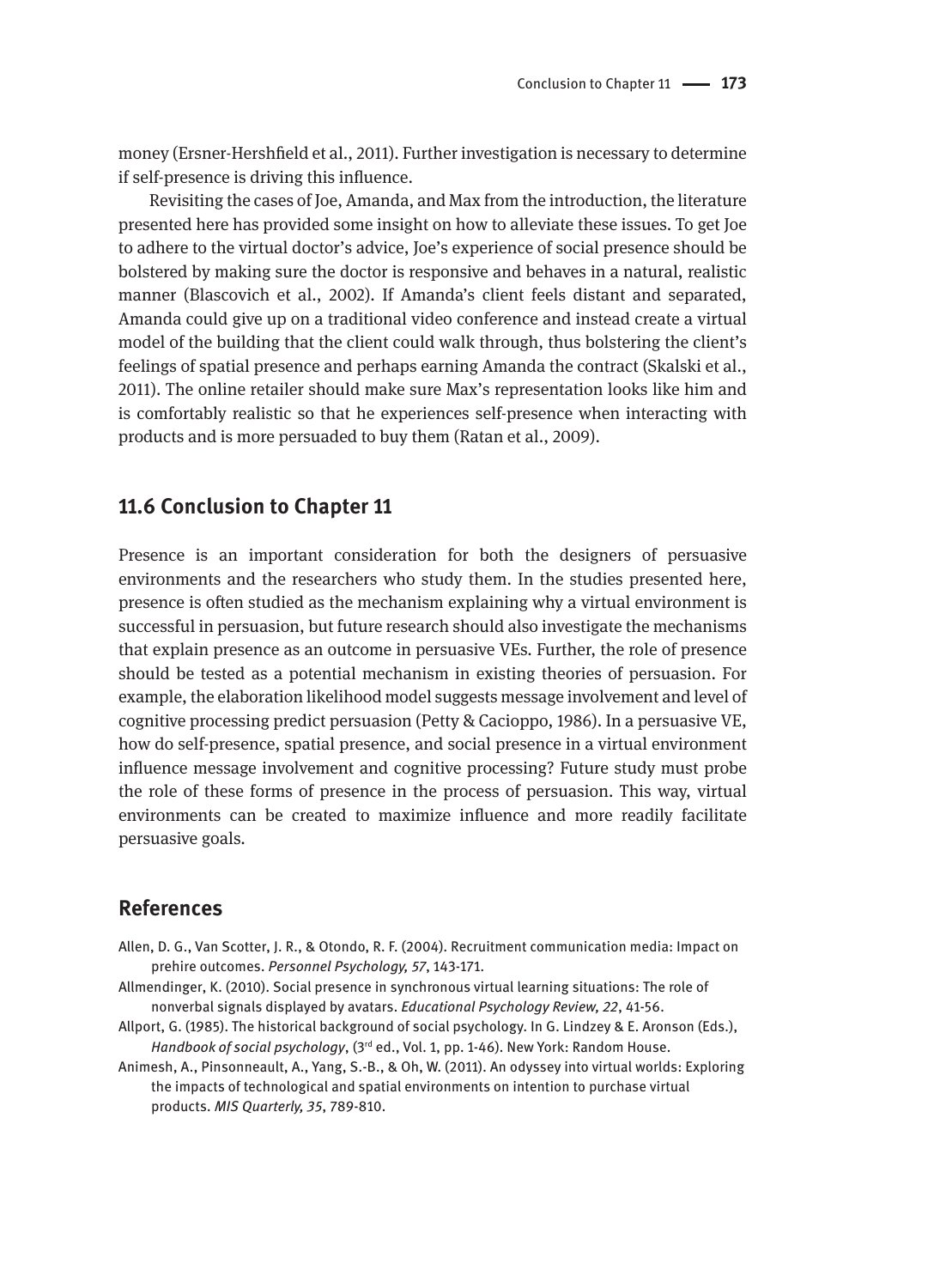**174 —** The Experience of Presence in Persuasive Virtual Environment

- Argo, J. T., Dahl, D. W., & Manchanda, R. V. (2005). The influence of a mere social presence in a retail context. *Journal of Consumer Research*, *32*, 207-212.
- Atkinson, D. (2008). Dancing "the management": On social presence, rhythm and finding common purpose. *Management Decision, 46*, 1081-1096.
- Awad, N. F., & Ragowsky, A. (2008). Establishing trust in electronic commerce through online word of mouth: An examination across genders. *Journal of Management Information Systems, 24*, 101-121.
- Aymerich-Franch, L., Karutz, C., & Bailenson, J. N. (2012, October). *Effects of facial and voice similarity on presence in a public speaking virtual environment*. Paper presented at the International Society for Presence Research Annual Conference, Philadelphia, PA.
- Bailenson, J. N., Aharoni, E., Beall, A. C., Guadagno, R. E., Dimov, A., & Blascovich, J. (2004, October). Comparing behavioral and self-report measures of embodied agents' social presence in immersive virtual environments. *Proceedings of the 7th Annual International Workshop on Presence,* 216-223.
- Bailenson, J. N., Blascovich, J., & Guadagno, R. E. (2008). Self-representations in immersive virtual environments. *Journal of Applied Social Psychology, 38,* 2673-2690.
- Bente, G., Rüggenberg, S., Krämer, N. C., & Eschenburg, F. (2008). Avatar-mediated networking: Increasing social presence and interpersonal trust in net-based collaborations. *Human Communication Research, 34,* 287-318.
- Biocca, F., Kim, J., & Choi, Y. (2001). Visual touch in virtual environments: An exploratory study of presence, multimodal interfaces, and cross-modal sensory illusions. *Presence: Teleoperators & Virtual Environments*, *10*, 247-265.
- Blascovich, J. (2002). Social influence within immersive virtual environments. In R. Schroeder (Ed.), *The social life of avatars: Presence and interaction in shared virtual environments* (pp. 127-145). London: Springer-Verlag.
- Blascovich, J., Loomis, J., Beall, A. C., Swinth, K. R., Hoyt, C. L., & Bailenson, J. N. (2002). Immersive virtual environment technology as methodological tool for social psychology. *Psychological Inquiry, 13,* 103-124.
- Bouchard, S., Robillard, G., & Dumoulin, S. (2006). *Why would VR work in the treatment of anxiety*  disorders? Paper presented at the 36<sup>th</sup> Annual Congress of the European Association for Behavioral and Cognitive Therapy (EABCT), Paris, France.
- Bracken, C. C., & Skalski, P. (Eds.). (2009). *Immersed in media: Telepresence in everyday life*. New York: Routledge.
- Caudle, L. A. (2013). Using a sociocultural perspective to establish teaching and social presences within a hybrid community of mentor teachers. *Adult Learning*, *24*, 112-120.
- Cobb, S. C. (2011). Social presence, satisfaction, and perceived learning of RN-to-BSN students in web-based nursing courses. *Nursing Education Perspectives, 32*, 115-119.
- Cyr, D., Hassanein, K., Head, M., & Ivanov, A. (2007). The role of social presence in establishing loyalty in e-service environments. *Interacting with Computers, 19*, 43-56.
- Daft, R. L., Lengel, R. H. & Trevino, L. K. (1987). Message equivocality, media selection, and manager performance: Implications for information systems. *MIS Quarterly, 11*, 355-366.
- Dash, S., & Saji, K. B. (2007). The role of consumer self-efficacy and website social-presence in customers' adoption of B2C online shopping: An empirical study in the Indian context. *Journal of International Consumer Marketing, 20*, 33-48.
- Ersner-Hershfield, H., Goldstein, D. G., Sharpe, W. F., Fox, J., Yeykelis, L., Carstensen, L. L., & Bailenson, J. N. (2011). Increasing saving behavior through age-progressed renderings of the future self. *Journal of Marketing Research, 48,* S23-S37.
- Fortin, D. R., & Dholakia, R. R. (2005). Interactivity and vividness effects on social presence and involvement with a web-based advertisement. *Journal of Business Research, 58*, 387-396.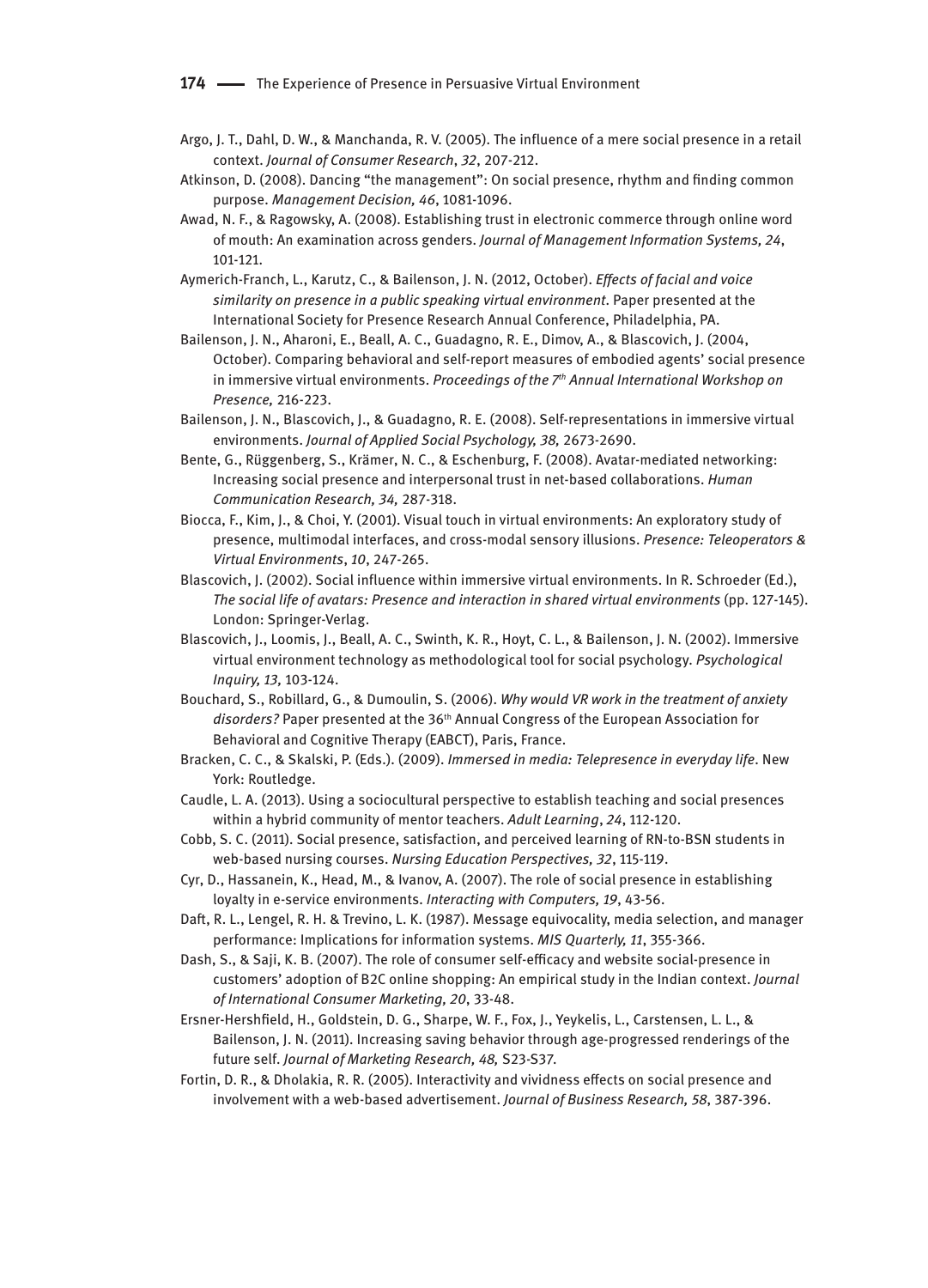- Fox, J., Ahn, S. J., Janssen, J., Yeykelis, L., Segovia, K. Y., & Bailenson, J. N. (2010, November). *A metaanalysis quantifying the effects of avatars and agents on social influence*. Paper presented at the 96th Annual Conference of the National Communication Association, San Francisco, CA.
- Fox, J., Arena, D., & Bailenson, J. N. (2009). Virtual reality: A survival guide for the social scientist. *Journal of Media Psychology, 21*, 95-113.
- Fox, J., & Bailenson, J. (2009). Virtual self-modeling: The effects of vicarious reinforcement and identification on exercise behaviors. *Media Psychology, 12*, 1-25.
- Fox, J., & Bailenson, J. N. (2010). The use of doppelgängers to promote health behavior change. *Cybertherapy & Rehabilitation, 3*, 16-17.
- Fox, J., Bailenson, J., & Binney, J. (2009). Virtual experiences, physical behaviors: The effect of presence on imitation of an eating avatar. *Presence: Teleoperators & Virtual Environments, 18,*  294-303.
- Garrison, D. R., Cleveland-Innes, M., & Fung, T. S. (2010). Exploring causal relationships among teaching, cognitive and social presence: Student perceptions of the community of inquiry framework. *Internet & Higher Education, 13*, 31-36.
- Gefen, G., & Straub, D. W. (2004). Consumer trust in B2C e-commerce and the importance of social presence: Experiments in e-products and e-services. *OMEGA-International Journal of Management Science, 32*, 407-424.
- Girard, B., Turcotte, V., Bouchard, S., & Girard, B. (2009). Crushing virtual cigarettes reduces tobacco addiction and treatment discontinuation. *CyberPsychology & Behavior, 12,* 477-483.
- *Gratch, J., Rickel, J., André, E., Cassell, J., Petajan, E., & Badler, N. (2002). Creating interactive virtual humans: Some assembly required. IEEE Intelligent Systems, 17, 54-63.*
- Guadagno, R. E., Blascovich, J., Bailenson, J. N., & McCall, C. (2007). Virtual humans and persuasion: The effects of agency and behavioral realism. *Media Psychology, 10,* 1-22.
- Hofer, M., Wirth, W., Kuehne, R., Schramm, H., & Sacau, A. (2012). Structural equation modeling of spatial presence: The influence of cognitive processes and traits. *Media Psychology*, *15*, 373-395.
- IJsselsteijn, W. A., Kort, Y. D., Westerink, J. H. D. M., Jager, M. D., & Bonants, R. (2006). Virtual fitness: stimulating exercise behavior through media technology. *Presence: Teleoperators & Virtual Environments*, *15*, 688-698.
- IJsselsteijn, W., de Ridder, H., Freeman, J., Avons, S. E., & Bouwhuis, D. (2001). Effects of stereoscopic presentation, image motion, and screen size on subjective and objective corroborative measures of presence. *Presence: Teleoperators & Virtual Environments*, *10*, 298- 311.
- Johnson, R. D., Hornik, S., & Salas, E. (2008). An empirical examination of factors contributing to the creation of successful e-learning environments. *International Journal of Human-Computer Studies, 66*, 356-369.
- Ke, F. (2010). Examining online teaching, cognitive, and social presence for adult students. *Computers & Education, 55*, 808-820.
- Keeling, K., McGoldrick, P., & Beatty, S. (2010). Avatars as salespeople: Communication style, trust, and intentions. *Journal of Business Research, 63*, 793-800.
- Keng, C. J., & Lin, H. Y. (2006). Impact of telepresence levels on Internet advertising effects. *CyberPsychology & Behavior, 9,* 82-94.
- Klimmt, C., Hefner, D., & Vorderer, P. (2009). The video game experience as "true" identification: A theory of enjoyable alterations of players' self-perception. *Communication Theory*, *19*, 351-373.
- Krijn, M., Emmelkamp, P. M. G., Biemond, R., de Wilde de Ligny, C., Schuemie, M. J., & van der Mast, C. A. P. G. (2004). Treatment of acrophobia in virtual reality: The role of immersion and presence. *Behaviour Research & Therapy, 42,* 229-239.
- Lee, K. M. (2004). Presence, explicated. *Communication Theory, 14,* 27-50.
- Lee, K. M., & Nass, C. (2003). Designing social presence of social actors in human computer interaction. Proceedings of the SIGCHI Conference on Human Factors in Computing Systems, 5, 289-296.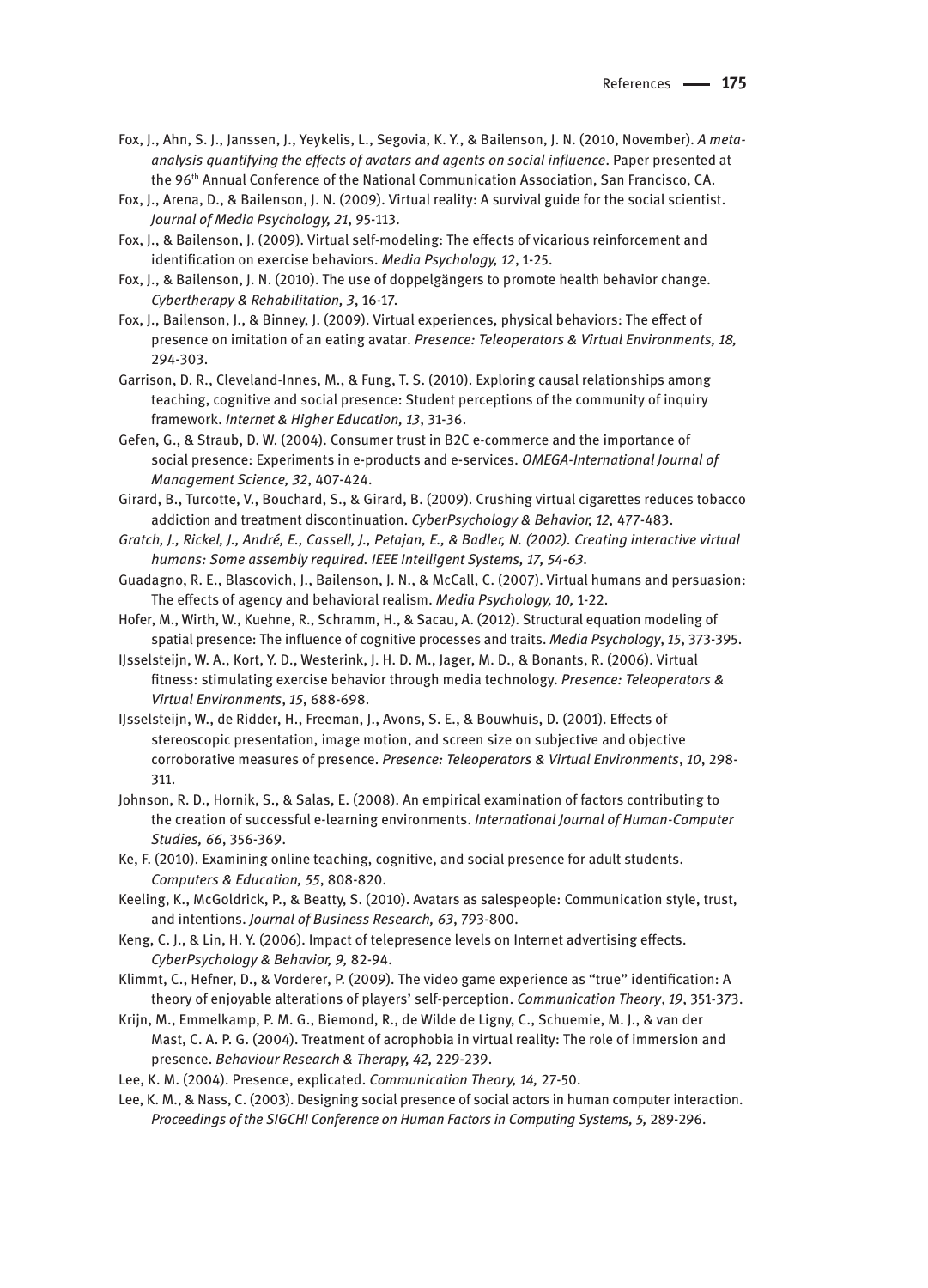**176 —** The Experience of Presence in Persuasive Virtual Environment

- Lee, K. M., & Nass, C. (2004). The multiple source effect and synthesized speech: Doublydisembodied language as a conceptual framework. *Human Communication Research, 30*, 182- 207.
- Lee, K. M., & Nass, C. (2005). Social-psychological origins of feelings of presence: Creating social presence with machine-generated voices. *Media Psychology, 7*, 31-45.
- Li, H., Daugherty, T., & Biocca, F. (2002). Impact of 3-D advertising on product knowledge, brand attitude, and purchase intention: The mediating role of presence. *Journal of Advertising*, *31*(3), 43-57.
- Lombard, M., & Ditton, T. (1997). At the heart of it all: The concept of presence. *Journal of Computer-Mediated Communication, 3,* n.p.
- Lowry, P. B., Roberts, T. L., Romano, N. C., Cheney, P. D., & Hightower, R. T. (2006). The impact of group size and social presence on small-group communication: Does computer-mediated communication make a difference? *Small Group Research, 37*, 631-661.
- Lowry, P. B., Zhang, D., Zhou, L., & Fu, X. (2010). Effects of culture, social presence, and group composition on trust in technology-supported decision-making groups. *Information Systems Journal, 20*, 297-315.
- Luo, X. M. (2005). How does shopping with others influence impulsive purchasing? *Journal of Consumer Psychology, 15*, 288-294.
- McFarlane, D. C., & Latorella, K. A. (2002). The scope and importance of human interruption in human-computer interaction design. *Human-Computer Interaction, 17,* 1-61.
- Merritt, T., McGee, K., Chuah, T. L., & Ong, C. (2011, June). Choosing human team-mates: Perceived identity as a moderator of player preference and enjoyment. *Proceedings of the 6th International Conference on Foundations of Digital Games,* 196-203.
- Mikropoulos, T. A., & Strouboulis, V. (2004). Factors that influence presence in educational virtual environments. *CyberPsychology & Behavior, 7*, 582-591.
- Minsky, M. (1980). Telepresence. *Omni*, *2*(9), 45-51.
- Moody, R. A., & Wieland, R. L. (2010). Using videoconferencing to establish and maintain a social presence in online learning environments. *Educational Considerations, 37*(2), 18-21.
- Mori, M. (1970). The uncanny valley. *Energy*, *7*, 33-35.
- Nass, C., Fogg, B. J., & Moon, Y. (1996). Can computers be teammates? *International Journal of Human-Computer Studies, 45,* 669-678.
- Nass, C., & Moon, Y. (2000). Machines and mindlessness: Social responses to computers. *Journal of Social Issues, 56,* 81-103.
- Nass, C., & Steuer, J. (1993). Voices, boxes, and sources of messages: Computers and social actors. *Human Communication Research, 19,* 504-527.
- Nelson, M. R., Yaros, R. A., & Keum, H. (2006). Examining the influence of telepresence on spectator and player processing of real and fictitious brands in a computer game. *Journal of Advertising, 35*, 87-99.
- Nowak, K. (2004). The influence of anthropomorphism and agency on social judgment in virtual environments. *Journal of Computer-Mediated Communication, 9*(2).
- Persky, S., & Blascovich, J. (2008). Immersive virtual video game play and presence: Influences on aggressive feelings and behavior. *Presence: Teleoperators & Virtual Environments, 17,* 57-72.
- Persky, S., Kaphingst, K. A., McCall, C., Lachance, C., Beall, A. C., & Blascovich, J. (2009). Presence relates to distinct outcomes in two virtual environments employing different learning modalities. *CyberPsychology & Behavior*, *12*, 263-268.
- Petty, R. E., & Cacioppo, J. T. (1986). *Communication and persuasion: Central and peripheral routes to attitude change*. New York: Springer-Verlag.
- Price, M., & Anderson, P. (2007). The role of presence in virtual reality exposure therapy. *Journal of Anxiety Disorders, 21,* 742-751.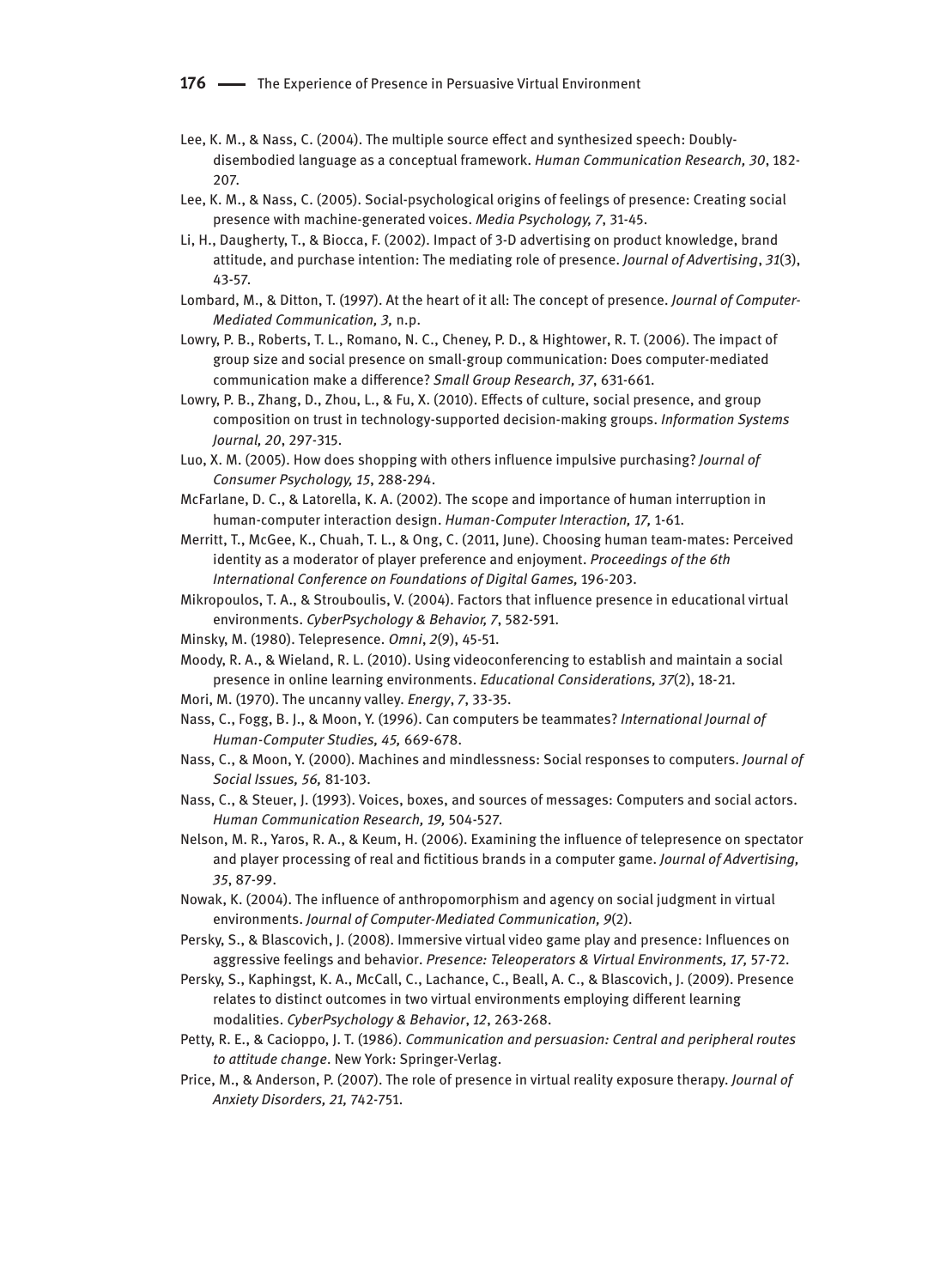- Ratan, R., & Hasler, B. S. (2010). Exploring self-presence in collaborative virtual environments. *PsychNology Journal, 8,* 11-31.
- Ratan, R., Santa Cruz, M., & Vorderer, P. (2008). Multitasking, presence, and self-presence on the Wii. In L. Moreno (Ed.), *Proceedings of the 10<sup>th</sup> Annual International Workshop on Presence* (pp. 167-190). Barcelona, Spain: Starlab Barcelona.
- Reeves, B., & Nass, C. (1996). *The media equation: How people treat computers, television, and new media like real people and places.* New York: Cambridge.
- Rockmann, K. W., & Northcraft, G. B. (2008). To be or not to be trusted: The influence of media richness on defection and deception. *Organizational Behavior & Human Decision Processes*, *107*, 106-122.
- Scheck, S., Allmendinger, K., & Hamann, K. (2008). The effects of media richness on multilateral negotiations in a collaborative virtual environment. *Journal of Media Psychology: Theories, Methods, & Applications, 20,* 57-66.
- Schloerb, D. W. (1995). A quantitative measure of telepresence. *Presence: Teleoperators & Virtual Environments*, *4*, 64-80.
- Schmitz, J., & Fulk, J. (1991). Organizational colleagues, media richness, and electronic mail: A test of the social influence model of technology use. *Communication Research*, *18*, 487-523.
- Schubert, T. W. (2009). A new conception of spatial presence: Once again, with feeling. *Communication Theory, 19,* 161-187.
- Sheridan, T. B. (1992). Musings on telepresence and virtual presence. *Presence: Teleoperators & Virtual Environments*, *1*, 120-126.
- Shin, D.-H., & Shin, Y.-J. (2011). Consumers' trust in virtual mall shopping: The role of social presence and perceived security. *International Journal of Human-Computer Interaction, 27*, 450-475.
- Short, J., Williams, E., & Christie, B. (1976). *The social psychology of telecommunications*. New York: Wiley.
- Skalski, P., & Tamborini, R. (2007). The role of social presence in interactive agent-based persuasion. *Media Psychology, 10,* 385-413.
- Skalski, P., Tamborini, R., Shelton, A., Buncher, M., & Lindmark, P. (2011). Mapping the road to fun: Natural video game controllers, presence, and game enjoyment. *New Media & Society*, *13*, 224- 242.
- So, H.-J., & Brush, T. A. (2008). Student perceptions of collaborative learning, social presence and satisfaction in a blended learning environment: Relationships and critical factors. *Computers & Education, 51*, 318-336.
- Timmerman, C. E., & Kruepke, K. A. (2006). Computer-assisted instruction, media richness, and college student performance. *Communication Education, 55,* 73-104.
- Trevino, L. K., Lengel, R. H., & Daft, R. L. (1987). Media symbolism, media richness, and media choice in organizations: A symbolic interactionist perspective. *Communication Research, 14,* 553-574.
- Vang, M. H., & Fox, J. (accepted). Race in virtual environments: Competitive versus cooperative games with black or white avatars. To appear in *CyberPsychology, Behavior, & Social Networking*.
- Villani, D., Riva, F., & Riva, G. (2007). New technologies for relaxation: The role of presence. *International Journal of Stress Management, 14,* 260-274.
- Warkentin, M., & Beranek, P. M. (1999). Training to improve virtual team communication. *Information Systems Journal, 9*, 271-289.
- Weisberg, J., Te'eni, D., & Arman, L. (2011). Past purchase and intention to purchase in e-commerce: The mediation of social presence and trust. *Internet Research, 21*, 82-96.
- Wilson, E. V. (2003). Perceived effectiveness of interpersonal persuasion strategies in computermediated communication. *Computers in Human Behavior*, *19*, 537-552.
- Wirth, W., Hartmann, T., Böcking, S., Vorderer, P., Klimmt, C., Schramm, H., Jäncke, P. (2007). A process model of the formation of spatial presence experiences. *Media Psychology, 9,* 493-525.